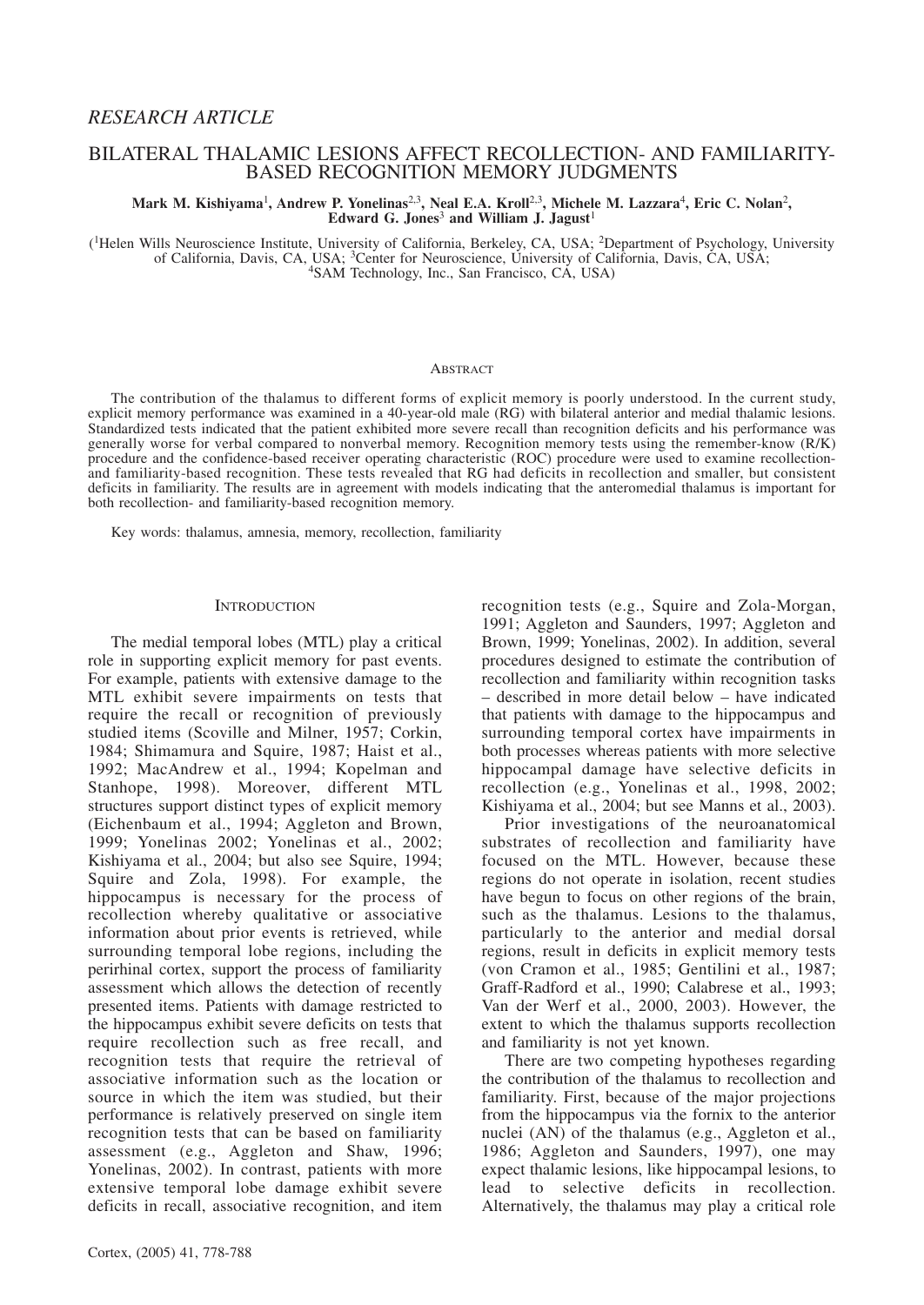in both recollection and familiarity. For example, Aggleton and Brown (1999) have developed a model based primarily on results from studies of rats and nonhuman primates in which recollection is subserved by a circuit linking the hippocampus and the AN of the thalamus, whereas familiarity is subserved by a circuit linking the perirhinal cortex to the mediodorsal nucleus (MD) of the thalamus. Thus, damage to the thalamus should lead to deficits in recollection and familiarity, as long as the lesion includes both the anterior and medial dorsal regions.

The existing evidence suggests that thalamic lesions can disrupt recollection, but it is not yet clear whether they disrupt familiarity-based recognition. On one hand, some thalamic patients exhibit more pronounced deficits on memory tests that require recollection, like free recall (Hanley et al., 1994) and temporal order recognition (Shuren et al., 1997) than on simple item recognition that can be supported by recollection and familiarity. Note, however, that the patient studied by Hanley et al. (1994) was subsequently tested on a remember/know recognition task, and this patient was found to report both "remember" and "familiarity-based" recognition responses at rates that were comparable to controls, indicating that neither process was affected (Hanley et al., 2001). The well-preserved recognition memory performance in that patient may reflect the fact that the thalamic lesion was small and limited to the left AN. In contrast, a patient with left MD damage was found to be less likely to report that recognized items were accompanied by "remember" responses than were controls (Edelstyn et al., 2002), suggesting that recollection was more disrupted than familiarity. However, other thalamic patients have been found to exhibit pronounced deficits in both recall and recognition (e.g., Winocur et al., 1984; Clarke et al., 1994; Isaac et al., 1998), suggesting that familiarity may also be disrupted. Unfortunately, because direct measures of familiarity were not obtained in these latter studies, it is not known if familiarity was preserved or disrupted in these patients.

In the current study, we examined a patient with bilateral thalamic lesions that included the AN and the MD, using two different procedures designed to measure the contribution of recollection and familiarity to recognition memory. First, the remember-know (R/K) procedure (Tulving, 1985) was used in which the patient and control subjects were required to indicate for each recognized item whether they could remember any qualitative information about the study event in which the item was earlier encountered, or whether the item was familiar in the absence of recollection. The proportion of remember and familiar responses was used to estimate the proportion of items that was accepted on the basis of recollection and familiarity. Second, the receiver operating characteristic (ROC) procedure (Yonelinas, 1994) was used in which the

patient and control subjects were required to rate the confidence of their recognition responses. These responses were used to plot ROCs, and a nonlinear regression method was then used to quantify the ROCs to derive parameter estimates of recollection and familiarity. Although these two measurement procedures have been found to yield similar estimates of recollection and familiarity in previous studies (e.g., Yonelinas, 2001), they were both included in the current study in order to verify that the results are not limited to a single measurement method. The R/K procedure was used in Experiments 1 and 2 to examine recognition memory for words and pictorial materials, respectively. The ROC procedure was used in Experiments 3 and 4 to examine memory for words and faces, respectively.

## CASE HISTORY

The patient (RG) was a 40-year-old righthanded male who presented acutely to the emergency department with a complaint of headache for 24 hours. His wife had noticed odd behavior since the onset of the headache, and described him as lethargic, irritable, confused, and forgetful. His past medical history was unremarkable except for a history of cigarette smoking, substance abuse, and a family history of myocardial infarction. On neurological examination, he was alert and fully oriented, but with poor attention and short term memory (he recalled 0 out of 3 words at 5 minutes). Language was normal. Cranial nerves, motor, sensory, reflexes, and cerebellar function were normal.

Laboratory examinations included a lumbar puncture that initially showed mildly elevated protein (56) and white cells (6) and normal glucose. Magnetic resonance imaging (MRI) scans revealed acute infarcts in the left cerebellar hemisphere, left pons, and bilaterally in the thalamus. The minor lesions outside the thalamus were not expected to be related to the patient's cognitive impairments because they fell in regions that are not directly linked to these cognitive functions. Echocardiogram, carotid ultrasound, evaluation for hypercoagulabilty, and a cerebral angiogram performed one week after admission were all normal. Over the course of an 8-day hospitalization, his condition gradually improved. At the time of discharge he remained amnesic for new learning but was otherwise well. The presumptive diagnosis was stroke secondary to cerebral emboli.

Since the time of his stroke, patient RG has resumed running a small business, but continues to complain of memory problems, and has subsequently hired an assistant. The patient's wife corroborates RG's memory problems, and reports that he is more anxious since the stroke. RG initially displayed a lack of insight into his cognitive deficits. However,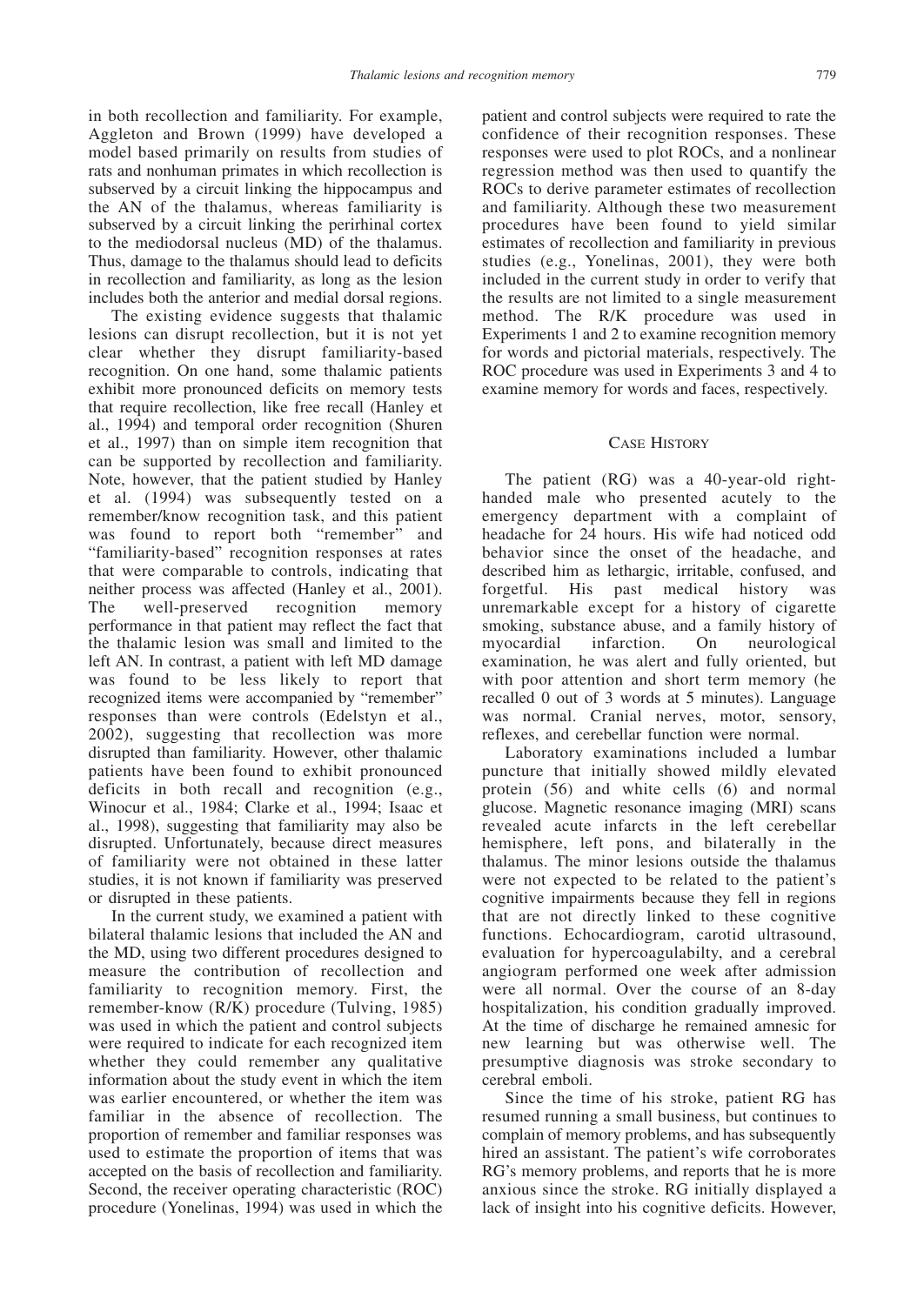an evaluation conducted approximately 15 months after his stroke revealed that this condition had improved.

#### NEURORADIOLOGICAL FINDINGS

High-resolution MRI scans were performed ten months after the stroke as part of a functional magnetic resonance imaging study (not reported here), using a 1.5 Tesla GE CV/I MRI System (GE Medical Systems, Waukesha, WI). The scans included a sagittal T-1 weighted localizer scan, a high-resolution proton density and T2-weighted oblique coronal fast spin echo scan, and an IRprepped 3-D T1 weighted oblique coronal SPGR scan. Scans were acquired parallel to the long axis of the hippocampus. For illustration purposes and to aid in lesion quantification, the subject's scans were resliced and presented in standard axial and coronal orientations.

The high-resolution scans revealed that the left thalamic lesion was anterior and lateral, undercutting the anterior thalamic radiation and encroaching on the mammilothalamic tract (MTT), AN, and internal medullary lamina (IML). Although the lesion did not appear to encroach on the MD, the IML damage likely disconnected the MD (e.g., Jones, 1985; von Cramon et al., 1985). The right thalamic lesion was anterior and medial including all of the AN, the MTT, and the anterior pole of the MD. The MRI scan illustrating patient RG's thalamic lesions is presented in Figure 1.

#### NEUROPSYCHOLOGICAL ASSESSMENT

Neuropsychological testing began seven months after the patient's stroke. The patient's test scores are presented as z-scores, based on the published age-matched norms. Note that z-scores between – 1 and – 1.63 are indicative of below normal or moderate impairment and that z-scores lower than - 1.64 (p < .05, one-tailed), are indicative of significant impairment. RG performed at the normal to low-normal range on tests of intelligence and language comprehension. On the Wechsler Adult Intelligence Scale-Revised (WAIS-R); (Wechsler, 1981) he performed slightly below normal on the Vocabulary scale  $(z = -1.00)$ , within the normal range of the Performance scale  $(z = -.47)$ , and was normal on the forward  $(z = 0.00)$  and backward  $(z = .08)$  Digit Span subtests. In addition, he performed within the normal range on the National Adult Reading Test  $(z = -.60;$  Nelson, 1982) and the Tokens Test of language comprehension  $(z = -.07)$  (Benton and Hamsher, 1989).

RG exhibited some evidence of a mild executive function deficit. His scores on the FAS  $(z = .28)$  and Animal  $(z = .08)$  tests of Word Fluency (Rosen, 1980) were in the normal range.

However, his scores on the Wisconsin Card Sorting Test (WCST) (Grant and Berg, 1948) indicated a moderate impairment. In particular, he scored below normal on both the categories  $(z = -1.28)$ and conceptual level responses  $(z = -1.08)$  of the WCST and was below normal in terms of his total number of errors  $(z = -1.60)$ . However, he obtained a normal  $(z = .39)$  Cognitive Estimate score on the Trail Making Test (TMT) (Reitan, 1958) and obtained perfect scores with both the four and five disk problems on the Tower of Hanoi Test (Glosser and Goodglass, 1990).

RG's long-term explicit memory was impaired, particularly for recall tests of verbal materials. His score on the Wechsler Memory Scale-Revised (WMS-R) (Wechsler, 1987) Delayed Logical  $(z =$ – 1.15) recall test was below normal, and he was significantly impaired on the Delayed Paired Associate Learning (PAL)  $(z = -5.14)$  subtest. However, on the Delayed Visual Reproduction subtest he scored within the normal range  $(z = -0.07)$ . His scores on the Rey-Osterrieth Complex Figure Test (Osterrieth, 1944) were also in the normal range (Copy:  $z = .46$ ; 3-min Delay:  $z = -.31$ ; 30-min Delay:  $z = -.09$ , as were his scores on the Warrington Recognition Memory Test (WRMT; Warrington, 1984) (Words:  $z = .00$ ; Faces:  $z = -.30$ ).

Retrograde amnesia was not formally tested, but RG spontaneously reported fairly detailed stories about events immediately prior to his stroke and more distant stories from his youth. In addition, RG's wife reported that changes in his behavior since the stroke primarily involved difficulty forming new memories, whereas his remote memory appeared to be intact.

In sum, RG exhibited memory impairments and mild executive function deficits that are consistent with previous studies of patients with anterior and medial dorsal thalamic lesions (Van der Werf et al., 2000). His memory impairments were particularly pronounced for delayed verbal recall.

#### EXPERIMENT 1: WORD RECOGNITION (R/K)

In Experiment 1, recognition memory for words was investigated using the R/K procedure. Control subjects and the patient studied a list of words then were given a recognition test in which they indicated whether each test word was remembered, familiar, or new.

#### *Methods*

#### *Subjects and Materials*

The subjects included RG and six age-matched control subjects (three women and three men) recruited from the local community (age  $M = 44.3$ ) years,  $SD = 2.3$  years). Five of the controls were college educated and reported no history of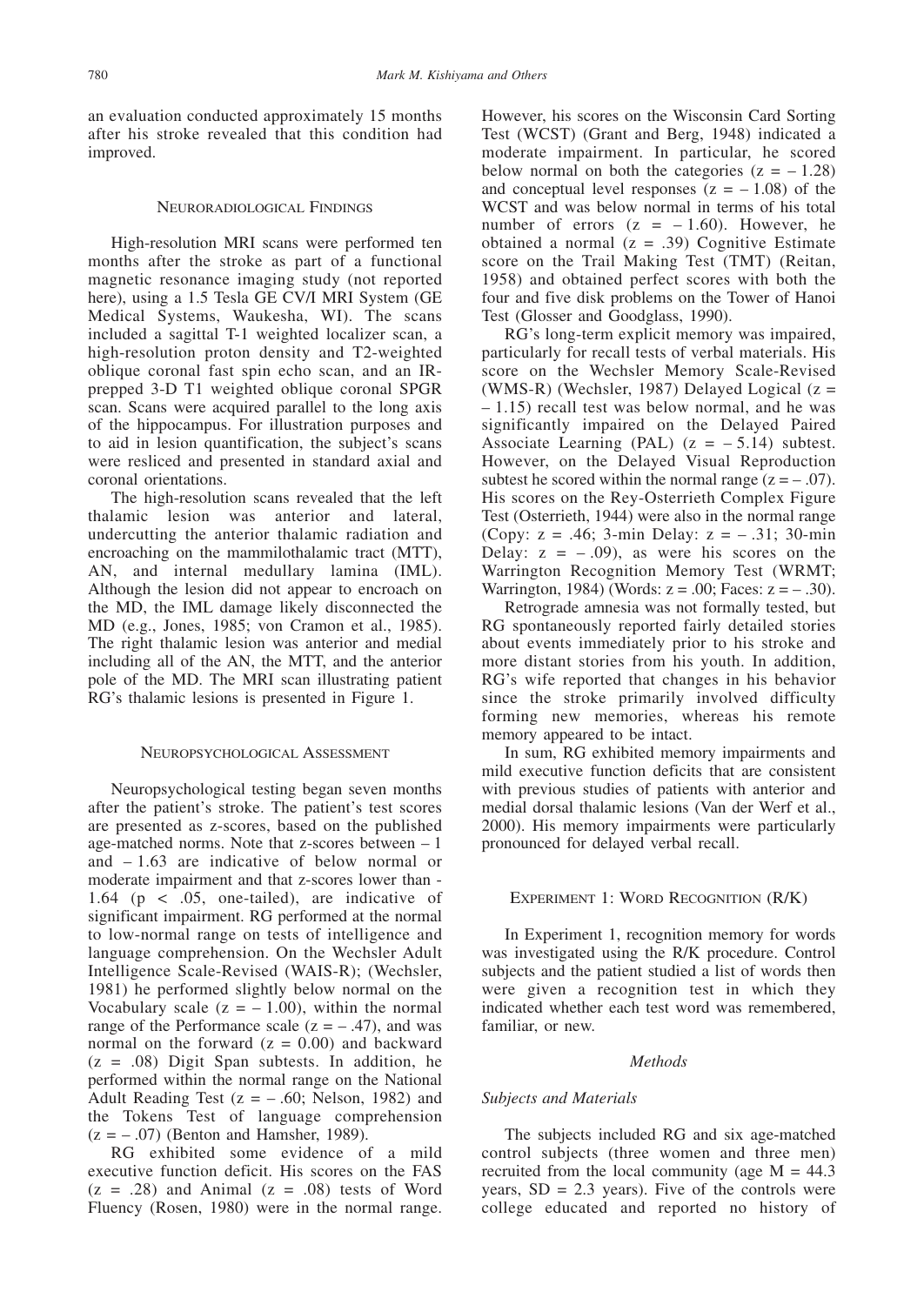*Thalamic lesions and recognition memory* 781



Fig. 1 – *MRI scan including (a) coronal, (b) left sagittal, (c) axial, and (d) right sagittal slices illustrating the patient's bilateral thalamic lesions. The right side of the brain appears on the left and the left side appears on the right.*

substance abuse. Because RG was not collegeeducated and reported a history of substance abuse, an additional control subject was included who reported a similar history of substance abuse and also had no college education. However, this control subject performed at similar levels to the other control subjects on all experiments. All of the control subjects scored within the normal range on the Digit Span (forward and backward) and the delayed Logical Memory, PAL, and Visual Reproduction subtests of the WMS-R. All subjects gave their written consent prior to testing and were paid \$10/hour for their participation.

One hundred and fifty words with word frequency ratings ranging from 1-53 (Kucera and Francis, 1967) served as test items. One hundred words were randomly chosen from the test list to be presented as study items, and the remaining fifty served as test lure items.

# *Design and Procedure*

During the study phase, control subjects and the patient were read a list of 100 words and were required to make a verbal response to each item. For the first 25 and last 25 items in the list,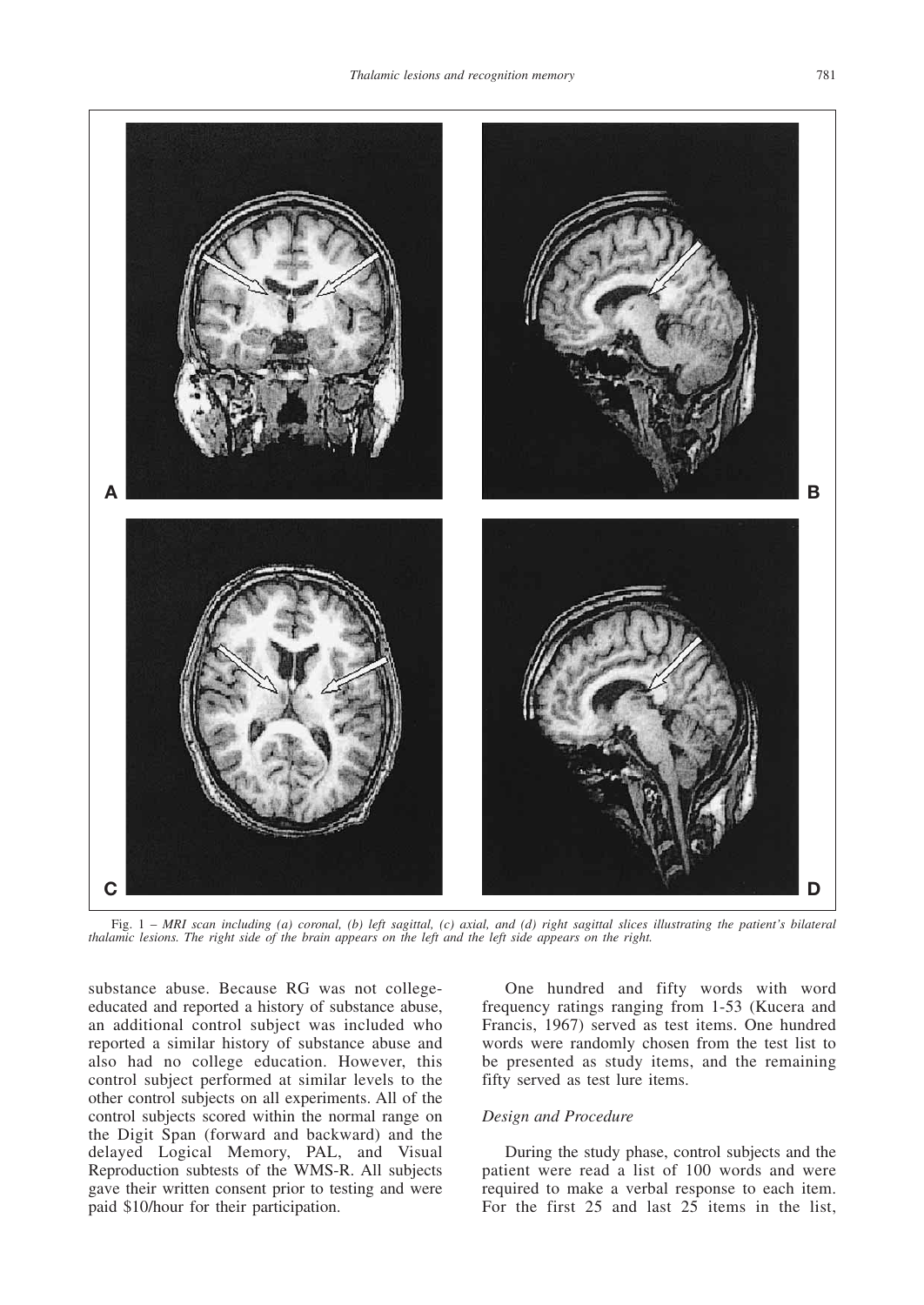subjects were required to indicate how many syllables were in each word. For the middle 50 items, subjects were required to rate the pleasantness of each item. At time of test subjects were read a list containing a mixture of all the studied items plus 50 new words and were required to respond "remember", "familiar", or "new" to each item. They were told to respond 'remember' if they could recollect any qualitative information about the item from the study episode (e.g., whether they had previously made a syllable or pleasantness judgment about the word). They were told to respond "familiar" if they were sure the item was presented during the study phase, but they could not recollect any qualitative information about the prior presentation of the item. Note that we used the term "familiar" rather than "know" because some subjects found the latter term confusing. Nonetheless, to be consistent with previous studies we will refer to these as "know" responses for the remainder of the paper. Subjects were told to respond, "new" if they thought the item had not been presented during the study phase. To ensure that the subjects understood the test instructions they were asked to explain why they made each response for the first 20 items in the test list.

Given that control subjects performed at ceiling levels of recognition for the items that had been studied under the pleasantness rating conditions, only performance on the items studied under the syllable counting conditions will be reported.

### *Results and Discussion*

The proportion of remember and know responses for RG and the controls are presented in Table I. Estimates of recollection and familiarity were derived using the "remember" and "know" responses (Yonelinas and Jacoby, 1995) and are presented in Figure 2. Because all subjects were instructed to respond "remember" when an item was recollected, the probability of a "remember" response was used as an estimate of recollection (i.e.,  $R = 'remember'.$ ). Because all subjects were instructed to respond "know" when an item was familiar in the absence of recollection [i.e., 'know' =  $F(1 - R)$ ], familiarity was estimated as the probability of a "know" response given the item was not recollected [i.e.,  $F =$ 

TABLE I *Proportion of remember and know responses for Experiments 1 and 2*

| Experiment 1 |     |     |            |     |
|--------------|-----|-----|------------|-----|
| Responses:   | "R" | "K" | "R"        | "К" |
| Item type:   | Old | Old | New        | New |
| <b>RG</b>    | .02 | .14 | 0          | .06 |
| Controls     | .50 | .27 | .03        | .17 |
| Experiment 2 |     |     |            |     |
| Responses:   | "R" | "K" | "R"        | "К" |
| Item type:   | Old | Old | <b>New</b> | New |
| RG           | .38 | .13 | .10        | .08 |
| Controls     | .59 | .18 | .07        | .18 |



Fig. 2 – *Recollection and familiarity accuracy for patient RG and the age-matched control subjects in the Word Recognition (R/K) test. The bars represent the mean accuracy of all control subjects. The individual scores of the control subjects are represented by various shapes (e.g., a triangle, a circle, a square). The scores of patient RG (the X symbol) are to the right of the control subjects' scores.*

"know"/ $(1 - R)$ ]. To account for false alarm rates, accuracy was measured using a hits-minus-falsealarm-rate index. For example, recollection was measured as the probability of a remember response to an old item minus the probability of a remember response to a new item.

As can be seen in Figure 2, patient RG's recollection and familiarity scores were well below the mean estimates for the age-matched control group. In fact, his recollection and familiarity scores were lower than those of every one of the subjects in the control group. Moreover, his recollection score was approximately zero, indicating that recollection was profoundly disrupted.

To contrast his performance to that of the controls, his overall recognition, recollection, and familiarity scores were standardized based on the means and standard deviations of the controls. Overall recognition accuracy was measured using d' (see MacMillan and Creelman, 1991) such that a hit was defined as the proportion of old items receiving a remember or know response, and the false alarm rate was defined as the proportion of new items receiving a remember or know response. The estimates of recollection and familiarity were measured using probability correct (see above). Note that z-scores between  $-1$  and  $-1.63$  are indicative of below normal or moderate impairment and that z-scores lower than  $-1.64$  ( $p < .05$ , onetailed), are indicative of significant impairment. Our predictions were one-tailed because we expected that thalamic damage would lead to impaired memory performance.

The analysis indicated that RG was significantly impaired in overall recognition accuracy  $(z =$ – 1.87). He also showed evidence of moderate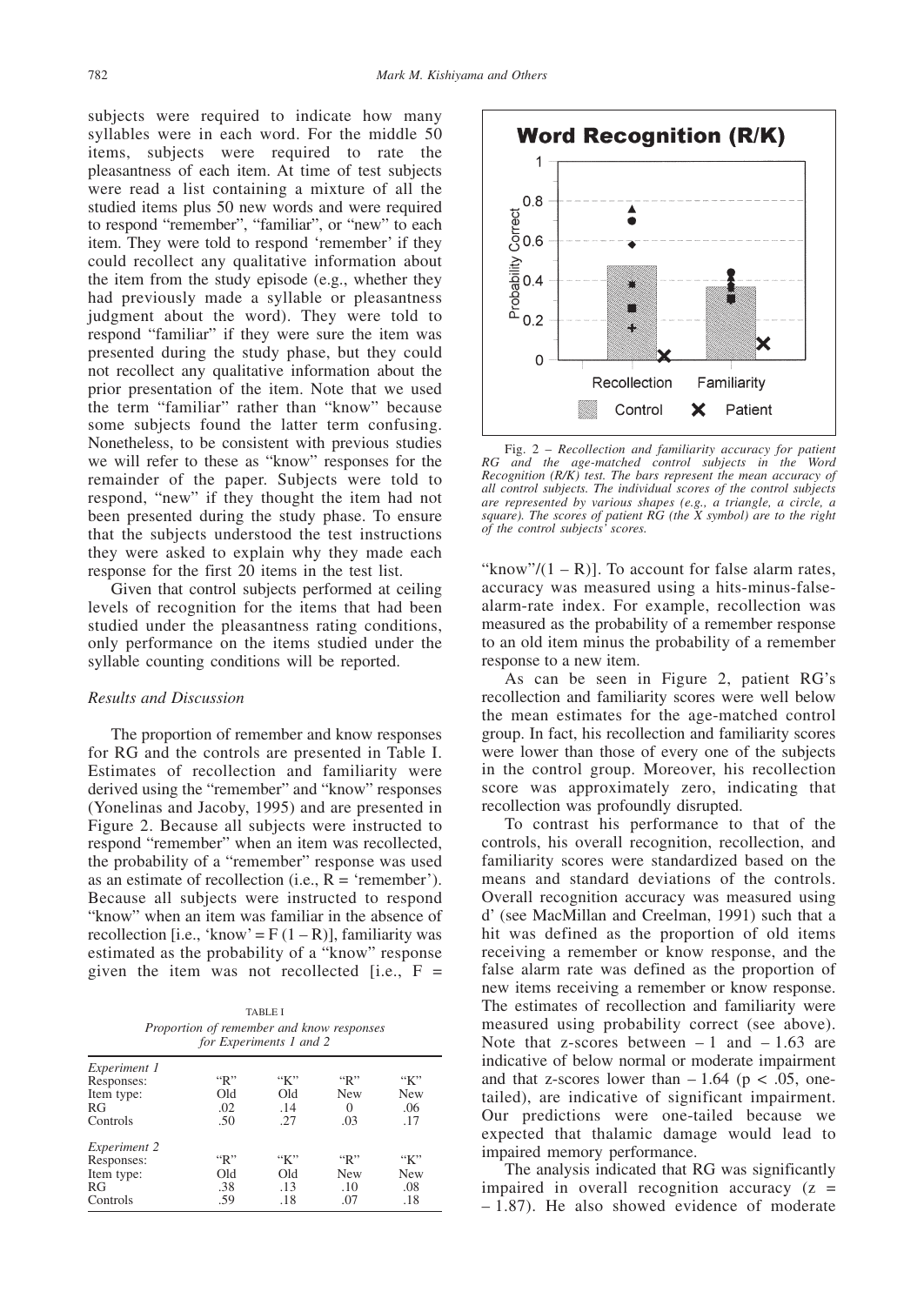impairment in recollection  $(z = -1.12)$ , and he was significantly impaired in familiarity  $(z = -5.04)$ . Note that his z-score for recollection likely underestimates his true recollection deficit because his recollection score was at floor (approximately zero).

### EXPERIMENT 2: PICTURE RECOGNITION (R/K)

In Experiment 2, recognition memory for pictorial stimuli was examined using the R/K procedure. Control subjects and the patient studied a list of clip-art object images and then were given a recognition memory test in which they indicated whether each test item was remembered, familiar, or new.

### *Methods*

#### *Subjects and Materials*

The control subjects were the same as those who participated in Experiment 1. A total of 660 thumbnail object images (e.g., animals, tools, symbols, etc.) from MasterClips Premium Image Collection (MasterClips, 1998) served as study and test items. Six hundred were randomly selected for the study list and the remainder served as test lure items.

### *Design and Procedure*

Control subjects and the patient were seated in front of a laptop computer. During the study phase subjects were presented with a total of 600 items at a rate of one object every 850 msec. Because these items were previously used in a study of stimulus novelty (Kishiyama et al., 2004), a small number of items (i.e., 30) were isolated from the majority on the basis of color (e.g., most of the items were presented in yellow and a small subset were presented in red). Subjects were told that color was not important and that they were to remember all objects. During the test phase, subjects were presented with a mixture of 60 old items (30 red and 30 yellow items) and 60 new items (30 red and 30 yellow items) and were required to make remember, know, and new responses as in Experiment 1. Because stimulus novelty was not of direct interest here responses for red and yellow items were collapsed.

### *Results and Discussion*

The proportion of remember and know responses for RG and the controls are presented in Table I. Estimates of recollection and familiarity were derived in the same manner as in Experiment 1, and are presented in Figure 3. As in the previous experiment, the estimates of recollection and

Fig. 3 – *Recollection and familiarity accuracy for patient RG and the age-matched control subjects in the Picture Recognition (R/K) test. The symbol representations are the same as those in Fig. 2*

familiarity for RG were well below the average estimates for the control group. RG's recollection score was lower than those of all the controls, and his familiarity score was lower than all but one control subject. Contrasts between RG's and the controls' overall recognition, recollection, and familiarity performance were conducted in the same way as in Experiment 1. The patient exhibited significant impairments in overall recognition  $(z = -4.87)$  and recollection  $(z =$ – 2.72), and he showed a moderate impairment on familiarity ( $z = -1.14$ ).

### EXPERIMENT 3: WORD RECOGNITION (CONFIDENCE)

In Experiment 3, recognition memory for words was examined using the confidence ROC procedure. Control subjects and the patient studied a list of words then were given a recognition memory test in which they were required to rate the confidence of their recognition responses. Recognition performance was plotted as a function of response confidence and the function was quantified to derive parameter estimates of recollection and familiarity.

### *Methods*

### *Subjects and Materials*

The control subjects were the same as those who participated in Experiments 1 and 2. Four hundred and eighty words were selected to serve as study and test items, three hundred and sixty of which were randomly selected to serve as study items and the remainder served as test lure items.

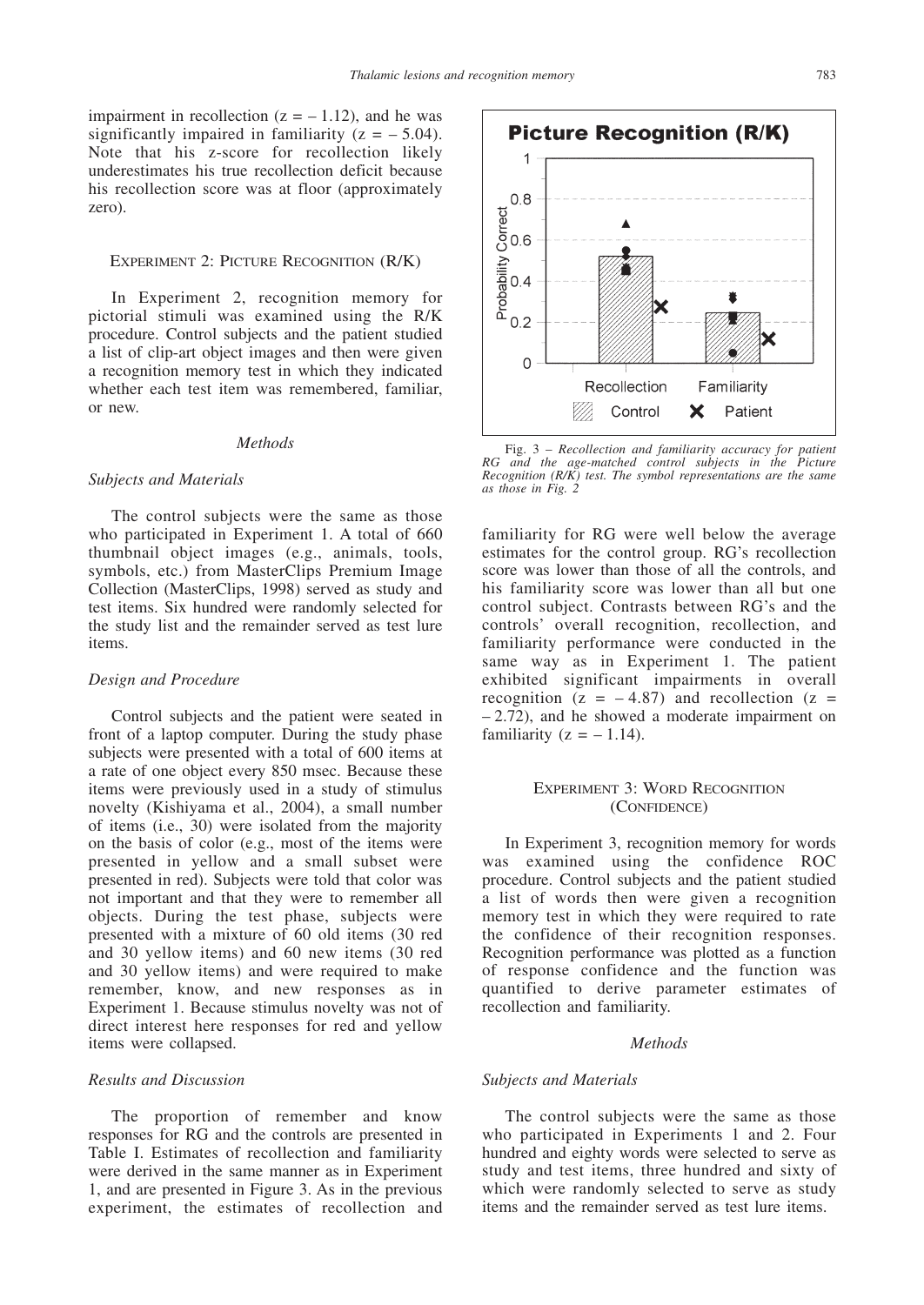#### *Design and Procedure*

Control subjects and the patient were tested in two similar sessions conducted at least one week apart. In the first session, subjects heard 160 words and were required to make a verbal response to each item. For the first 80 items they were required to indicate whether the word was abstract or concrete, and for the remaining items they were required to indicate how many syllables were in each word. Subjects were then presented with a test list containing all the studied items plus 80 new items and were required to make recognition memory judgments using a 6-point confidence scale from *certain it was new* 1) to *certain it was old* 6). Subjects were instructed to spread their responses across the whole range from 1 through 6 and were reminded of this after they made their first few responses. The second session was similar to the first except that the order of encoding conditions was reversed. The pattern of performance in the two test sessions and in the two encoding conditions in each session was similar, so performance was collapsed across these factors.

#### *Results and Discussion*

The average ROC for the age-matched control group along with the ROC for RG is presented at the top of Figure 4. The proportion of old items accepted as new and the proportion of old items accepted as old are plotted on the x- and y-axes, respectively. The left most point on each function represent the proportion of items receiving the most confident old responses (i.e., a 6 response), and each consecutive point includes items receiving the next most confident old response (e.g., the second point includes items receiving 5 or 6 responses).

RG's ROC fell below that of the control average indicating that he exhibited a deficit in overall recognition performance. The ROCs for each subject were quantified by fitting a nonlinear equation to the observed ROCs using a sum of squares search algorithm (Yonelinas et al. 1998). The equation [i.e., P ("old" $old$ " $old$ ") = P ("old" $new$ ) + R + (1 – R)  $\Phi$  (d'/2 – c<sub>i</sub>) –  $\Phi$  (– d'/2 – c<sub>i</sub>)] assumes that recognition reflects the contribution of recollection (R) and an independent familiarity process (d' reflects the distance between two equalvariance Gaussian strength distributions; c. reflects the response criterion at point i; and F reflects the cumulative response function). To facilitate comparison to recollection, which was measured as a probability, each d' value was converted to the probability of a hit given the false alarm rate (i.e., proportion of new items receiving a response of 4, 5, or 6). Familiarity accuracy was then measured by subtracting the false alarm rate from the calculated hit rate.



Fig. 4 – *Recollection and familiarity accuracy for patient RG and the age-matched control subjects in the Word Recognition (Confidence) test. The symbol representations are the same as those in Fig. 2. The ROCs for patient RG (dotted line) and the control subjects (solid line) are presented in the upper right of the graph.*

Parameter estimates for recollection and familiarity were derived for each subject and are presented in Figure 4. As can be seen in Figure 4, RG's recollection and familiarity scores were lower than the mean scores from the control group. Moreover, his recollection score was lower than those of all the control subjects, and his familiarity score was below all but one of the controls. Contrasts between RG's and the controls' overall recognition, recollection, and familiarity performance were conducted in the same way as in Experiment 1. However, d' scores for overall recognition accuracy were derived from the average proportions of hit and false alarm rates of confidence responses 4-6, and recollection and familiarity estimates were measured using probability correct (see above). The patient showed a moderate impairment in overall recognition ( $z = -1.50$ ) and familiarity ( $z = -1.55$ ), and he was significantly impaired in recollection  $(z = -2.09)$ .

## EXPERIMENT 4: FACE RECOGNITION (CONFIDENCE)

In Experiment 4, recognition memory for line drawings of faces was examined using the confidence ROC procedure. Control subjects and the patient studied a list of faces then were given a recognition test in which they rated the confidence of their recognition judgments. The ROC was quantified to derive estimates of recollection and familiarity.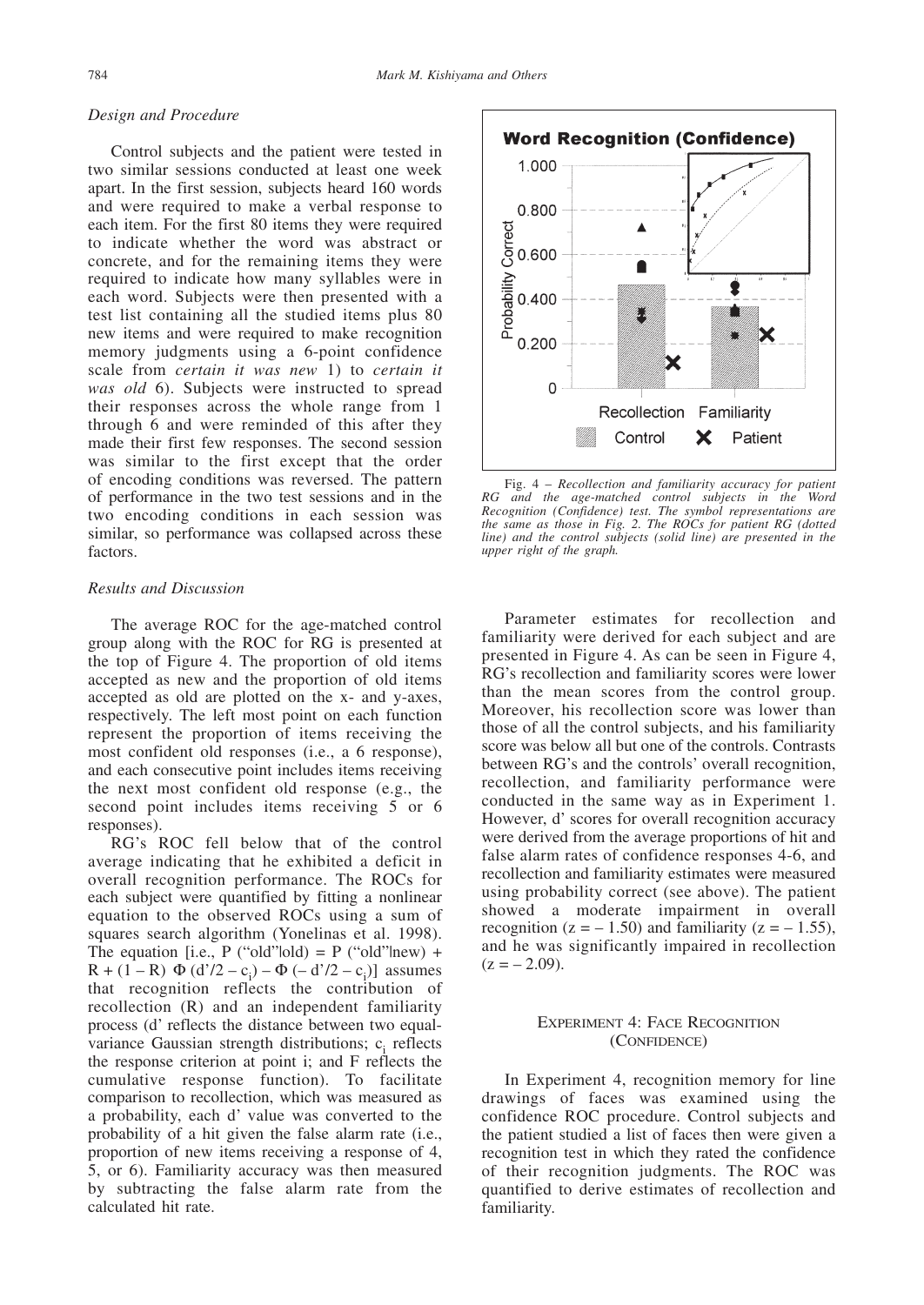## *Methods*

### *Subjects and Materials*

The control subjects were the same as those in Experiments 1-3. One hundred and sixty-five colored line drawings of faces of men and women who were unlikely to be identified (e.g., non-famous business leaders and authors) were selected from Corel-Draw's collection of drawings of faces. The faces were approximately 10-15.5 cm wide and 12.5-18 cm high when presented on a 38 cm computer monitor. 85 were randomly selected for the study phase and the remainder served as test lures.

#### *Design and Procedure*

The experiment was divided into two similar sessions that were conducted at least one week apart. In the study phase, control subjects and the patient were presented with 85 faces sequentially. The first 5 faces were treated as practice items and were therefore not included in the test phase. Subjects were required to judge the age of each face and to try to remember them for a later memory test. Each face remained on the screen for 3 seconds, and the next face was not presented until after the subject estimated the age of the face on the computer keyboard (e.g.,  $2 = 20$  sec,  $3 = 30$ sec, etc.). In the test phase, subjects were presented with a mixture of 80 old and 80 new faces, and were required to make recognition confidence judgments. The test instructions were the same as those used in Experiment 3.

### *Results and Discussion*

The average ROC for the age-matched control group along with the ROC for RG is presented at the top of Figure 5. The ROCs were plotted and analyzed in the same way as in Experiment 3. RG's ROC was slightly lower than that of the controls, suggesting that his overall recognition memory was poorer than the controls. Estimates of recollection and familiarity are presented in Figure 5. Estimates of recollection for RG were lower than the control average, but two of the 6 controls, performed more poorly than RG. The estimate of familiarity for RG was also lower than the control average, and it was lower than all but one of the controls. Contrasts between RG's and the controls' overall recognition, recollection, and familiarity performance were conducted in the same way as in Experiment 1, and measures of overall recognition, recollection, and familiarity were derived in the same manner as in Experiment 3. The patient was significantly impaired in overall recognition  $(z =$ – 1.64), and he showed a moderate impairment in familiarity  $(z = -1.11)$ , but his recollection score was in the low-normal range  $(z = -.79)$ .

Thus, the results of this experiment are similar in

X  $\overline{0}$ Recollection Familiarity Control Х Patient Fig. 5 – *Recollection and familiarity accuracy for patient RG and the age-matched control subjects in the Face Recognition (Confidence) test. The symbol representations are the same as those in Fig. 2. The ROCs for patient RG (dotted line) and the control subjects (solid line) are presented in the upper left of the graph.*

pattern to those of the previous experiments in that RG exhibited low performance in recognition, recollection, and familiarity, but the deficits were somewhat less pronounced that those seen in the earlier experiments. Unlike the previous experiments, overall performance was very low for all subjects (see Figure 5), and thus floor effects likely obscured the magnitude of the patient's deficits.

#### GENERAL DISCUSSION

Memory performance was examined in a 40 year-old male with bilateral thalamic lesions. Consistent with several previous reports of patients with anterior and medial thalamic lesions, standard neuropsychological tests indicated that the patient exhibited memory impairments on tests of explicit memory (Graff-Radford et al., 1990; Pepin and Auray-Pepin, 1993; Daum and Ackerman, 1994; Isaac et al., 1998; Van der Werf et al., 2000, 2003). Most importantly on tests of recognition designed to measure recollection and familiarity, the patient exhibited deficits in both memory processes. Overall recognition memory was significantly or moderately impaired for words, pictures, and faces. Recollection was significantly impaired for pictures (Experiment 2), moderately or significantly impaired for words (Experiments 1 and 3, respectively), and in the low-normal range for faces (Experiment 4). Familiarity was found to be significantly or moderately reduced for words (Experiments 1 and 3, respectively), and moderately reduced for pictures (Experiment 2) and faces (Experiment 4). Thus, the results indicate that the

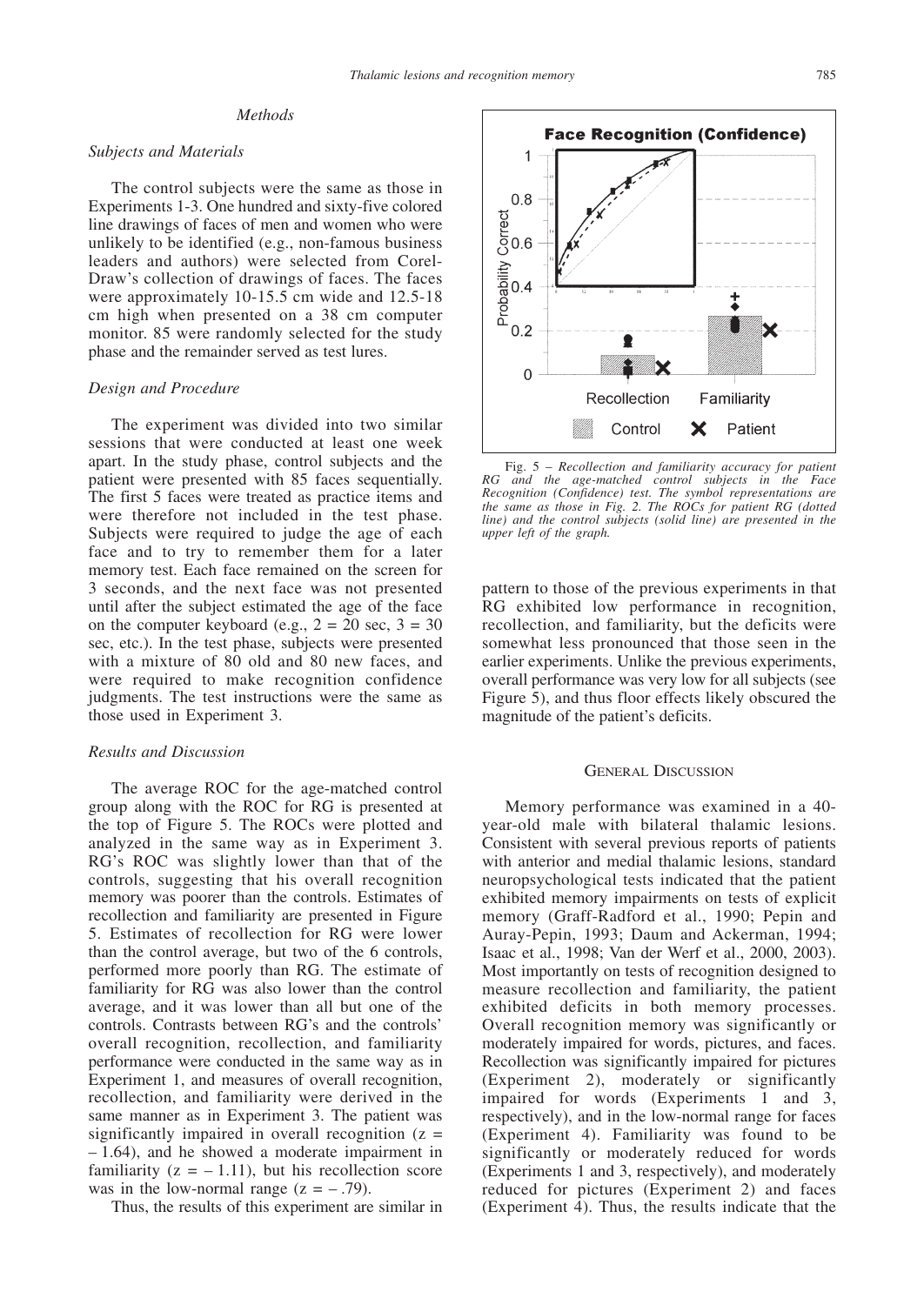thalamus plays a critical role in both recollection and familiarity.

Two competing hypotheses regarding the contribution of the thalamus to recollection and familiarity-based recognition were contrasted in the current study. The first hypothesis was that the thalamus plays a selective role in recollection. The second hypothesis was that the thalamus plays a critical role in both processes. The current results show that thalamic damage can disrupt both recollection and familiarity, and thus the results are most consistent with the second hypothesis. This hypothesis was based on the model of Aggleton and Brown (1999) in which recollection is assumed to be supported by a circuit linking the hippocampus and the AN of the thalamus, whereas familiarity is supported by a circuit linking the perirhinal cortex and the MD of the thalamus. As would be expected by that model, RG's lesions included the AN in both hemispheres. Moreover, the MD was directly involved on the right side, whereas the left hemisphere lesion included the IML and thus likely disrupted the MD on the left.

The results of the current study are consistent with the Aggleton and Brown model in that anteromedial thalamic lesions lead to deficits in recollection and familiarity. However, because RG's lesions included both the AN and the MD we cannot conclude that damage restricted to either region alone would necessarily lead to a selective deficit in recollection or familiarity, respectively, as the model would suggest. In fact, evidence from several recent investigations indicate that lesions to the MD that do not include the AN do not appear to lead to recognition memory deficits, as the model predicts (Edelstyn et al., 2002; Van der Werf et al., 2003). In addition, Zoppelt et al. (2003) used the ROC procedure to estimate recollection and familiarity in patients with unilateral thalamic lesions and found that patients with damage to the medial MD had deficits in both recollection and familiarity whereas patients with damage to the lateral MD had deficits only in recollection. Thus, although the results of the current study indicate that the thalamus plays a critical role in the two different forms of explicit memory, future investigations are needed to better determine the functional characteristics of memoryrelated thalamic subregions.

Although RG did exhibit deficits in recollection and familiarity, it appears as though his recollection deficit was more pronounced than his familiarity deficit. First, his neuropsychological assessment indicated that he was more impaired on tests that required recollection, such as recall, than on tests of item recognition that could be supported by recollection and familiarity. For example, he exhibited deficits on the WMS-R Delayed Logical and PAL recall subtests, yet he performed in the normal range on the Words and Faces recognition tests of the WMRT. Second, in the current experiments, RG appeared to have more pronounced

deficits in recollection than familiarity. For example, in Experiments 1-3, RG had recollection estimates that were well below all of the controls, whereas his familiarity estimates were closer to, and in some cases overlapped with, those of the control group. Low levels of performance for all subjects in Experiment 4 made it difficult to assess this issue in that experiment. Standardizing the patient's recollection and familiarity estimates relative to the controls further illustrated the degree of the patient's deficits. In Experiments 1 and 4, the patient's recollection scores were approximately zero, so the z-scores of his recollection estimates are not directly interpretable. However, in Experiments 2 and 3 where estimates were above floor, his recollection deficits were moderately greater than his familiarity deficits. Thus, although RG exhibited deficits in both recollection and familiarity, his deficits in recollection were both more consistent and more pronounced than his deficits in familiarity.

As with several previous studies of thalamic patients (Speedie and Heilman, 1982; Kritchevsky et al., 1987; Graff-Radford et al., 1990; Isaac et al., 1998; Van der Werf et al., 2000), RG exhibited some evidence of a mild executive function deficit. He performed normally on verbal fluency tests, but was slightly below normal on card sorting, and displayed an initial lack of insight into his cognitive deficits – a condition that has previously been associated with executive dysfunction (e.g., Michon et al., 1992).

It is possible that the patient's executive function deficits contributed to his memory impairments, particularly the observed recollection deficits. That is, patients with executive function problems due to frontal lobe damage are impaired on recall and recognition tests that require recollection (Jetter et al., 1986; Gershberg and Shimamura, 1995; Kopelman et al., 1997), and these deficits are thought to reflect disrupted elaboration and monitoring processes that facilitate encoding and retrieval of explicit memory (Hirst and Volpe, 1988; Gershberg and Shimamura, 1995; Parkin et al., 1999). However, given the extent of his memory impairments, it seems unlikely that they could be due solely to his relatively mild executive dysfunction.

Given that RG performed normally on the Warrington recognition memory tests, it is surprising that he exhibited pronounced deficits on the four recognition experiments in the current study. However, other patient groups that perform normally on the Warrington tests (Aggleton and Shaw, 1996) do exhibit severe deficits when tested on other recognition tests (Reed and Squire, 1997). Thus, the Warrington tests may not provide a particularly sensitive measure of recognition memory impairment.

RG's scores on the standardized tests suggest that his impairment was greater for verbal than nonverbal materials. For example, he performed in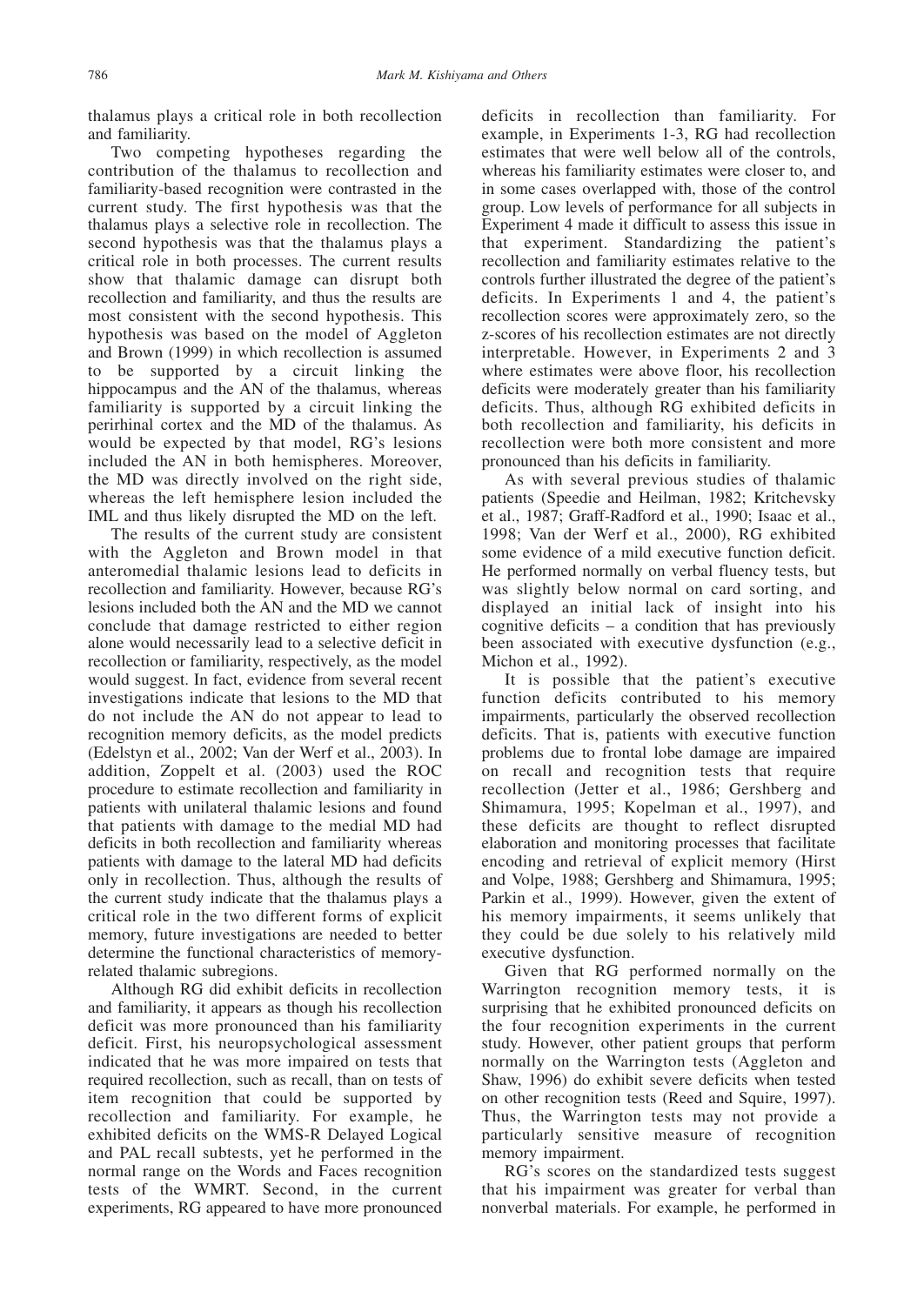the normal range on recall tests of nonverbal memory (i.e., the Rey-Osterrieth Complex Figure Test and Visual Reproduction subtest of the WMS-R), yet he exhibited severe impairments on recall tests of verbal memory. These results alone suggest that the thalamic lesions may have disproportionally disrupted his verbal hemisphere. If he is normally lateralized, then these results would suggest that the damage to the left thalamus was more profound than the damage to the right. However, in the current recognition tests, he exhibited deficits in tests for words, pictures, and faces, indicating that his deficits were not limited to verbal materials. Whether these deficits arose because of the verbalizable nature of the faces and pictures used in the current study is not clear.

In summary, explicit memory performance was examined in a patient with bilateral thalamic lesions. Consistent with prior reports of patients with thalamic damage, the patient exhibited deficits on explicit long-term memory. On recognition memory tests using the R/K and ROC procedures, the patient exhibited deficits in recollection and familiarity-based recognition. The findings are consistent with those from the animal literature indicating that the thalamus is a crucial component in both medial temporal lobe networks supporting explicit memory.

*Acknowledgements.* We are very grateful to RG and the control subjects for their full and enthusiastic participation in this study. Research in this article was supported by NIMH MH 59352 and P01 NS40813 (A.Y.).

#### **REFERENCES**

- AGGLETON JP and BROWN MB. Episodic memory, amnesia and the hippocampal-anterior thalamic axis. *Behavioral and Brain Sciences, 22:* 425-489, 1999.
- AGGLETON JC, DESIMONE R and MISHKIN M. The origin, course and determination of the hippocampo thalamic projections in the macaque. *Journal of Comparative Neurology, 243:* 409- 421, 1986.
- AGGLETON JC and SAUNDERS RC. The relationship between temporal lob and diencephalic structures implicated ina nterograde amnesia. *Memory, 5:* 49-71, 1997.
- AGGLETON JP and SHAW C. Amnesia and recognition memory: A re-analysis of psychometric data. *Neuropsychologia, 34:* 51- 62, 1996.
- BENTON AL and DES HAMSHER K. *Multilingual Aphasia Examination: Manual of Instructions*. Iowa City: AJA Associates, 1989.
- CALABRESE P, HAUPTS M, MARKOWITSCH HJ and GEHLEN W. The cognitive-mnestic performance profile of a patient with bilateral asymmetrical thalamic infarction. *International Journal of Neuroscience, 71:* 101-106, 1993.
- CLARKE S, ASSAL G, BOGOUSSLAVSKY J, REGLI F, TOWNSEND DW, LEENDERS KL and BLECIC S. Pure amnesia after unilateral left polar thalamic infarct: Topographic and sequential neuropsychological and metabolic (PET) correlations. *Journal of Neurology, Neurosurgery, and Psychiatry, 57:* 27-34, 1994.
- CORKIN S. Lasting consequences of bilateral medial temporal lobectomy: Clinical course and experimental findings in HM. *Seminars in Neurology, 4:* 249-259, 1984.
- DAUM I and ACKERMAN H. Frontal-type memory impairment associated with thalamic damage. *International Journal of Nueroscience, 77:* 187-198, 1994.
- EDELSTYN NMJ, ELLIS SJ, JENKINSON P and SAWYER A. Contribution of the left dorsomedial thalamus to recognition memory: A neuropsychological case study. *Neurocase, 8:* 442- 452, 2002.
- EICHENBAUM H, OTTO T and COHEN NJ. Two functional components of the hippocampal memory system. *Behavioral and Brain Sciences, 17:* 449-518, 1994.
- GENTILINI M, DE RENZI E and CRISI G. Bilateral paramedian thalamic artery infarcts: Report on eight cases. *Journal of Neurology, Neurosurgery, and Psychiatry, 50:* 900-909, 1987.
- GERSHBERG FB and SHIMAMURA AP. Impaired use of organizational strategies in free recall following frontal lobe damage. *Neuropsychologia, 33:* 1305-1333, 1995.
- GLOSSER G and GOODGLASS H. Disorders in executive control functions among aphasic and other brain-damaged. *Journal of Clinical and Experimental Neuropsychology, 12:* 485-501, 1990.
- GRAFF-RADFORD NR, TRANEL D, VAN HOESEN GW and BRANDT JP. Diencephalic amnesia. *Brain, 113:* 1-25, 1990.
- GRANT DA and BERG EA. A behavioral analysis of the degree of reinforcement and ease of shifting to a new response in a Weigl-type card sorting problem. *Journal of Experimental Psychology, 38:* 404-411, 1948.
- HAIST F, SHIMAMURA AP and SQUIRE LR. On the relationship between recall and recognition memory. *Journal of Experimental Psychology: Learning, Memory and Cognition, 18:* 691-702, 1992.
- HANLEY JR, DAVIES ADM, DOWNES JJ and MAYES AR. Impaired recall of verbal material following rupture and repair of an anterior communicating artery aneurysm. *Cognitive Neuropsychology, 11:* 543-578, 1994.
- HANLEY JR, DAVIES ADM, DOWNES JJ, ROBERTS JN, GONG QY and MAYES AR. Remembering and knowing in a patient with preserved recognition and impaired recall. *Neuropsychologia, 39:* 1003-1010, 2001.
- HIRST H and VOLPE BT. Memory strategies with brain damage. *Brain and Cognition, 8:* 379-408, 1988.
- ISAAC CL, HOLDSTOCK JS, CEZAYIRLI E, ROBERTS JN, HOLMES CJ and MAYES AR. Amnesia in a patient with lesions limited to the dorsomedial thalamic nucleus. *Neurocase, 4:* 497-508, 1998.
- JETTER W, POSER U, FREEMAN RB and MARKOWITSCH HJ. A verbal long term memory deficit in frontal lobe damaged patients. *Cortex, 22:* 229-242, 1986.
- JONES EG. *The Thalamus*. New York: Plenum Press, 1985.
- KISHIYAMA MM, YONELINAS AP and LAZZARA MM. The von Restorff effect in amnesia: The contribution of the hippocampal system to novelty-related memory enhancements. *Journal of Cognitive Neuroscience, 16:* 1-9, 2004.
- KOPELMAN MD and STANHOPE N. Recall and recognition memory in patients with focal frontal, temporal lobe, and diencephalic lesions. *Neuropsychologia, 36:* 785-789, 1998.
- KOPELMAN MD, STANHOPE N and KINGSLEY D. Memory for temporal and spatial context in patients with focal diencephalic, temporal lobe, and frontal lobe lesions. *Neuropsychology, 11:* 343-356, 1997.
- KRITCHEVSKY M, GRAFF-RADFORD NR and DAMASIO AR. Normal memory after damage to medial thalamus. *Archives of Neurology, Chicago, 44:* 959-962, 1987.
- KUCERA H and FRANCIS WN. *Computational Analysis of Presentday American English*. Providence: Brown University Press, 1967.
- MACANDREW SBG, JONES GV and MAYES AR. No selective deficit in recall in amnesia. *Memory, 2:* 241-254, 1994.
- MACMILLAN NA and CREELMAN CD. *Detection Theory: A User's Guide*. New York: Cambridge University Press, 1991.
- MANNS JR, HOPKINS HO, REED JM, KITCHENER EG and SQUIRE LR. Recognition memory and the human hippocampus. *Neuron, 37:* 171-180, 2003.
- MASTERCLIPS [Computer software]. San Rafael, CA: IMSI, 1998.
- MICHON A, DEWEER B, PILLON B, AGID Y and DUBOIS B. Anosognosia and frontal dysfunction in SDAT. *Neurology, 42:* 221, 1992.
- NELSON HE. *The National Adult Reading Test (NART)*. Windsor, Berks. UK: NFER Nelson, 1982.
- OSTERRIETH PA. Le test de copie d'une figure complexe. *Archives de Psychologie, 30:* 205-220, 1944.
- PARKIN AJ, WARD J, BINDSCHAEDLER C, SQUIRES EJ and POWELL G. False recognition following frontal lobe damage: The role of encoding factors. *Cognitive Neuropsychology, 16:* 243-265, 1999.
- PEPIN EP and AURAY-PEPIN L. Selective dorsolateral frontal lobe dysfunction associated with diencephalic amnesia. *Neurology, 43:* 733-741, 1993.
- REED JM and SQUIRE LR. Impaired recognition memory in patients with lesions limited to the hippocampal formation. *Behavioral Neuroscience, 111:* 667-675, 1997.